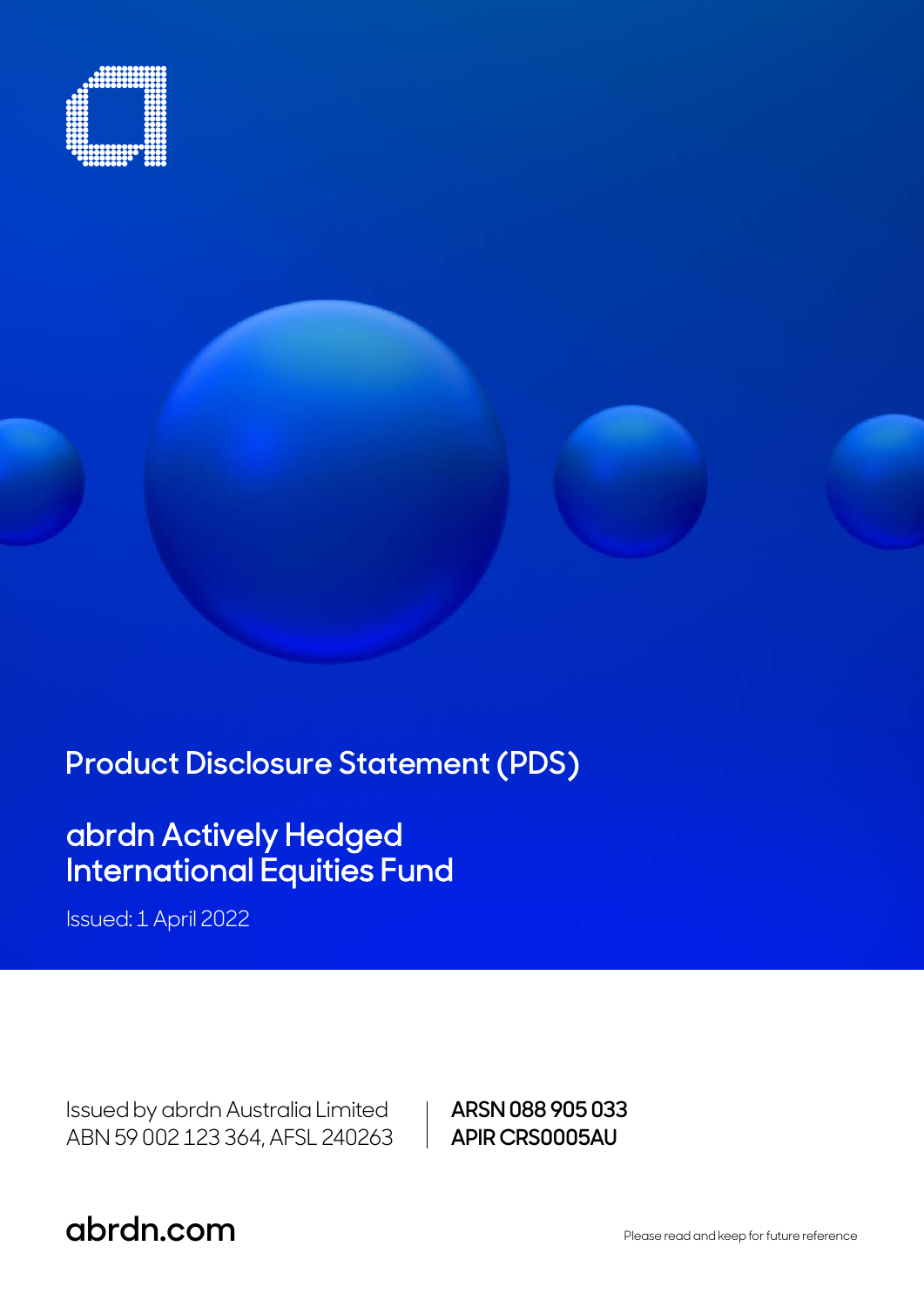#### **Important information**

This PDS provides a summary of the significant information about the abrdn Actively Hedged International Equities Fund ('the Fund') and your investment in it. It incorporates a number of references to further information which forms part of this PDS. References to additional information are highlighted with a  $\bigcap$  and can be viewed or downloaded at: https://www.abrdn.com/au/howtoinvest.

Alternatively, you can request a copy be sent to you by contacting our Client Service team.

### **This is important information you should consider before making a decision to invest in the Fund.**

The information in this document is general information only and does not take into account your personal financial objectives, situation or needs. You should consult a licensed financial adviser to obtain financial advice that is tailored to suit your personal circumstances.

Investments in the Fund can only be made by someone receiving this PDS (including an electronic version) in Australia. If you are in possession of this PDS outside Australia, you should seek advice regarding restrictions on investing. Failure to comply with relevant restrictions may violate laws.

abrdn, and any other entity, do not guarantee the repayment of capital or any rate of return on income or capital or the investment performance of the Fund.

The Target Market Determination (TMD) for the Fund can be found at www.abrdn.com/au and includes a description of who the product is suitable for.

### **Contact us**

If you have any questions or would like more information about abrdn Australia Limited or the Fund, or if you need a copy of any material, you can contact us in the following ways:

### **Telephone:**

1800 636 888 or +61 2 9950 2853 if calling from outside Australia

### **Email:**

client.service.aust@abrdn.com

#### **Website:**

www.abrdn.com/au

### **Post:**

abrdn Australia Limited Level 10, 255 George Street, Sydney, NSW 2000, Australia GPO Box 4306 Sydney, NSW 2001

#### **Investors in the Fund through mFund:**

mFund.com.au

### **ASX mFund code:**

AFZ18

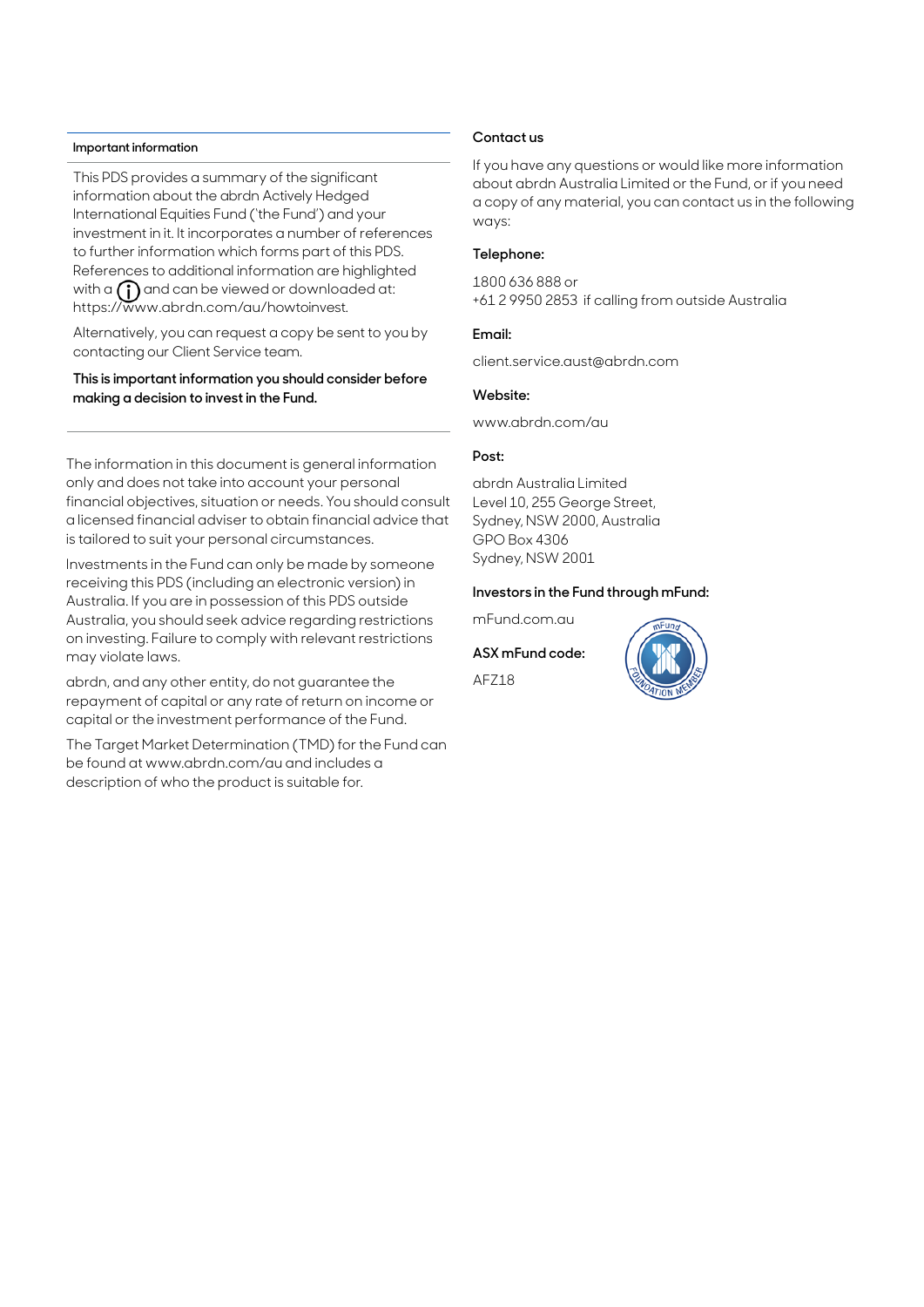# **Contents**

|    | 1. About abrdn Australia Limited                                                  | 4  |
|----|-----------------------------------------------------------------------------------|----|
|    | 2. How the abrdn Actively Hedged International<br>Equities Fund works             | 4  |
| 3. | Benefits of investing in the abrdn Actively<br>Hedged International Equities Fund | 6  |
|    | 4. Risks of managed investment schemes                                            | 6  |
|    | 5. How we invest your money                                                       | 8  |
|    | 6. Fees and costs                                                                 | 10 |
|    | 7. How managed investment schemes are taxed<br>in Australia                       | 12 |
|    | 8. How to apply                                                                   | 12 |
| 9. | Other information                                                                 | 13 |

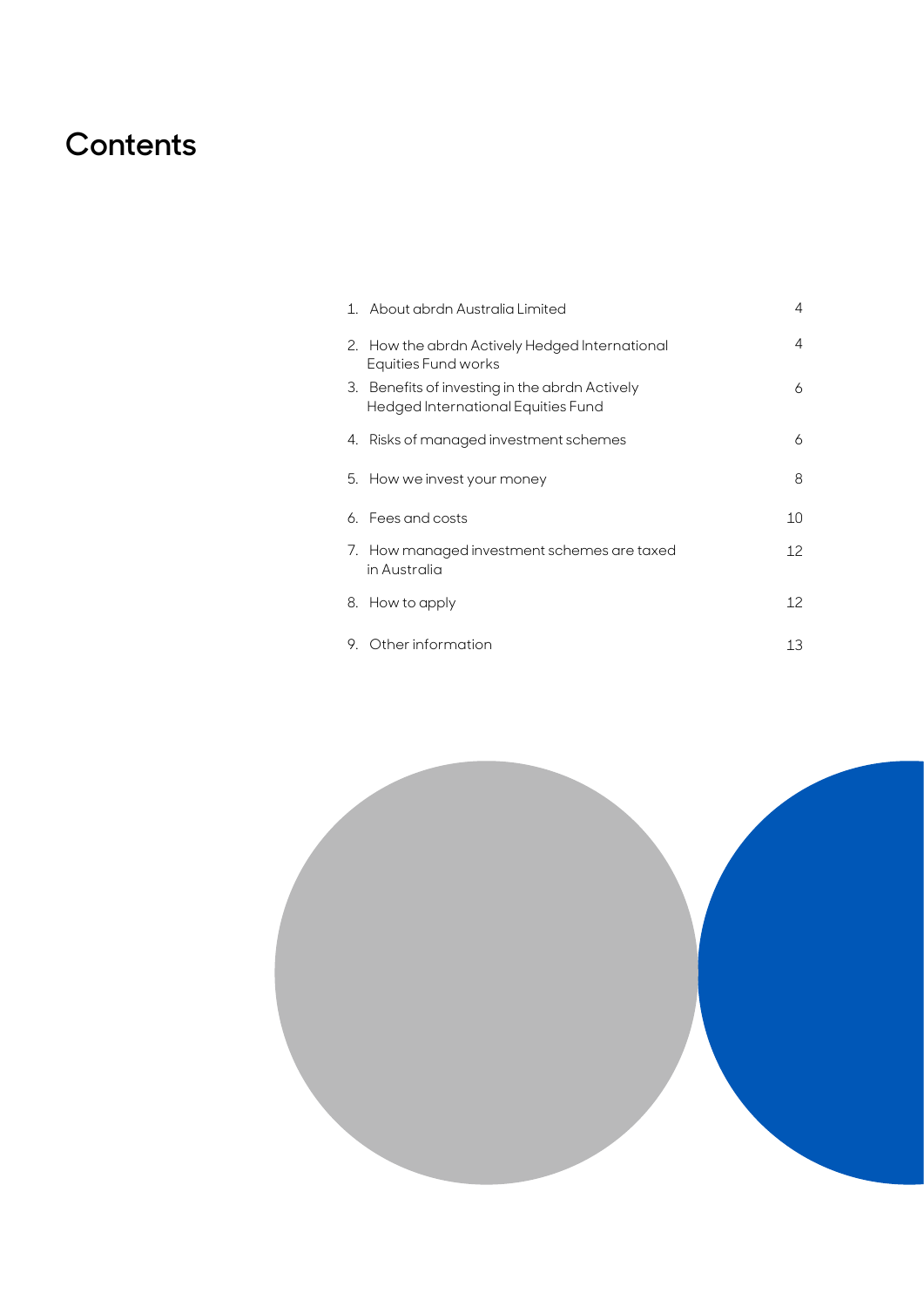## **1.About abrdn Australia Limited**

abrdn Australia Limited ('abrdn', 'we', 'us', 'our') is the issuer of this PDS and of units in the Fund. We are the responsible entity of the Fund under the Corporations Act.

At abrdn we invest to help our clients create more.

More opportunity. More potential. More impact. We offer investment expertise across all key asset classes, regions and markets so that our clients can capture investment potential wherever it arises.

By combining market and economic insight with technology and diverse perspectives, we look for optimal ways to help investors navigate the future and reach their financial goals. And by putting environmental, social and governance (ESG) considerations at the heart of our process, we seek to find the most sustainable investment opportunities globally. By ensuring the assets we invest in are ready for and resilient to a world in transition, we act as guardians of our clients' assets.

- Operating in over 30 locations worldwide\* Keeping us close to our clients and ensuring first-hand insight into companies, industries and markets.
- Managing £465.3bn GBP / \$814.5bn AUD in assets for our clients\* On behalf of individuals, governments, pension funds, insurers, companies, charities and foundations across 80 countries.\*
- Focus on fundamental research The combination of our research, thematic thinking, ESG best practice and extensive on-the-ground analysis helps us find the most sustainable future-fit investment opportunities globally.

We are a wholly owned subsidiary of abrdn plc but are not guaranteed by them, or any other abrdn plc subsidiary or associated entity (the abrdn group).

The Australian business, which began operations in December 2000, manages assets for global and domestic clients, including managed investment schemes and segregated mandates.

Some of the assets of our funds may be managed by other entities within the abrdn group.

# **2.**How the abrdn Actively Hedged International Equities Fund work

The Fund is an Australian unit trust, registered as a managed investment scheme under the Corporations Act.

Unit trusts are vehicles that allow investors to pool their money with that of other investors and this pooled money is then managed by the investment manager in this case by the appointed investment manager Aberdeen Asset Managers Limited located in Edinburgh, Scotland, in accordance with the investment objective, guidelines and strategies of the Fund. Investing in the Fund allows investors to access what they may otherwise not be able to access independently, including the services of the investment manager. The price of interests in the Fund will vary as the market value of assets in the Fund rises or falls.

When you invest, your money buys units in the Fund, which represent your holding in the Fund, and your name is entered on the Fund's register as a holder of units. Each unit in the Fund confers an equal and proportionate beneficial interest in the net assets of the Fund. The number of units you receive depends on the amount you invest and the current unit price. You can increase your units in the Fund by reinvesting distributions or making additional investments or decrease your units by making a withdrawal.

We may in the future create and issue different classes of units in the Fund, in which case we will notify unitholders and must treat unitholders in the in different classes fairly.

The Fund was admitted as an mFund product under the ASX Operating Rules on 22 December 2014.

While the Fund is admitted as an mFund product under the ASX Operating Rules, individuals and superannuation funds only (or as otherwise advised)<sup>2</sup> will be able to buy and sell units in the Fund through mFund. mFund uses CHESS, ASX's electronic settlement system, allowing automated application and withdrawal of units in the Fund through your ASX broker (or your financial adviser who uses a stockbroking service on your behalf).

# **Unit prices**

The application price of a unit is calculated by taking the net asset value of the Fund, divided by the number of units in the Fund on issue, then adding a buy spread which is an amount representing the estimated cost to convert application monies to investments.

While the Fund is Liquid (as defined in the Corporation Act), the withdrawal price of a unit is calculated by dividing the net asset value of the Fund by the number of units in the Fund on issue, then deducting a sell spread which is an amount representing the estimated cost to convert investments to cash for withdrawal purposes. When the Fund is not Liquid, the withdrawal price of a unit will be specified in any withdrawal offer. However, we are not obliged to make such offers.

# **Investing in the Fund**

### **Who can invest in the Fund**

The offer made in this PDS is available only to persons over 18 receiving the PDS within Australia or New Zealand. Units cannot be offered or sold within the United States (US) or offered or sold to, or for the account or benefit of, any 'US Person' as defined in Regulation S of the US Securities Act 1933. In very limited circumstances and at our discretion, persons in other jurisdictions who meet applicable local regulatory requirements may be able to invest in the Fund (please contact our Client Service team for further information).

<sup>\*</sup>As at 30 June 2021.

<sup>&</sup>lt;sup>2</sup> Under certain circumstances, investors other than individuals and superannuation funds may be able to invest in the Fund through mFund. Please contact our Client Service team for further information.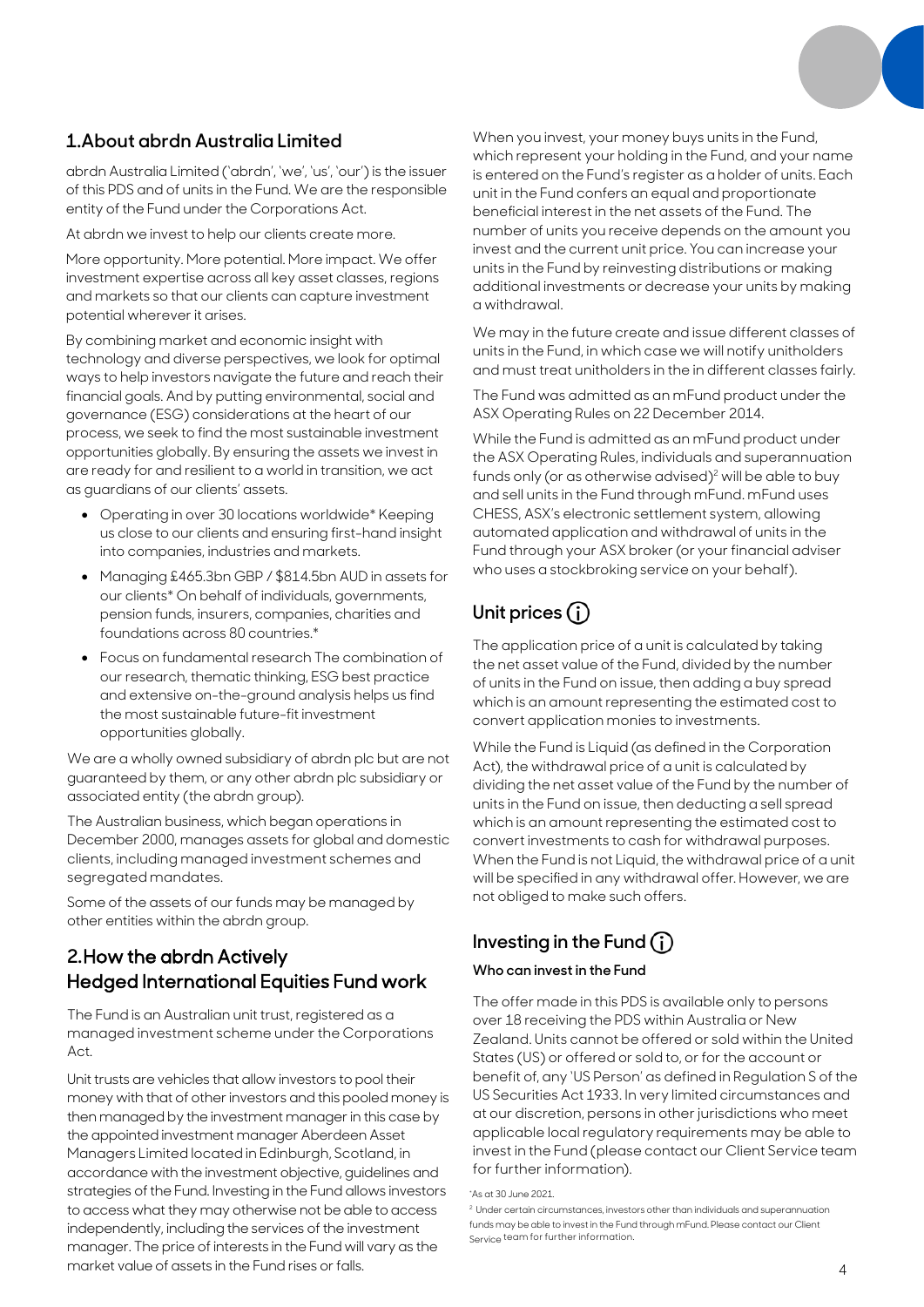The Fund can be accessed through an IDPS Provider with which we have entered into an agreement to allow units in the Fund to be offered through this service.

While the Fund is admitted as an mFund product, individuals and superannuation funds only (or as otherwise advised)3 will be able to make initial and additional investments in the Fund using mFund. Further information about mFund is detailed in 'How to apply' in section 8 of this PDS.

We reserve the right to accept or reject applications at our discretion.

### **Minimum investment**

The minimum initial investment in Class A is \$20,000. We have the right to fully redeem your investment in the Class A if your holding falls below \$20,000. Lesser amounts may be accepted into the Fund by prior arrangement at our discretion.

### **Additional investments**

The minimum additional investment in Class A is \$5,000. If you are already a unitholder in the Fund, you can make additional investments at any time. Lesser amounts may be accepted into the Fund at our discretion. No contribution fees are payable. However, normal buy spread applies.

Any additional investments must be made in accordance with the PDS current at the time of the addition. You can make the additional investment by direct credit, together with an Application Form.

### **Processing of applications and additional investments**

The Fund's processing cut-off time is 2pm (Sydney time) on each Business Day (any day other than Saturday or Sunday on which banks are open for general banking business in Sydney).

We reserve the right to accept or reject all or part of an application at our discretion and delay processing of applications where we believe this to be in the best interests of all unitholders.

### **Investing through an IDPS Provider**

We have authorised the use of this PDS as disclosure to direct investors and investors of an IDPS (commonly known as a master trust or wrap account). If you invest through an IDPS Provider, your rights and liabilities will be governed by the terms and conditions of the disclosure document provided by them. Investors should carefully read those terms and conditions before investing.

# **Anti-Money Laundering and Counter-Terrorism Financing laws**

We are required to comply with these laws, including the need to establish your identity (and, if relevant, the identity of other persons associated with your account) including any appointed representative and/or under Power of Attorney.

# **Withdrawals**

You can decrease your units by making a withdrawal from the Fund. In some circumstances, such as when there is a freeze on withdrawals, unitholders may not always be able to withdraw their funds within the usual period on request.

### **Minimum withdrawal**

The minimum withdrawal amount from the Fund is \$5,000, unless the entire investment is withdrawn. No withdrawal fees are payable on a withdrawal. However normal sell spread applies.

We have the right to fully redeem your investment in Class A if a withdrawal request would result in your holding falling below \$20,000 in the Fund.

### **Processing of withdrawal requests**

The Fund's processing cut-off time is 2pm (Sydney time) on each Business Day (any day other than Saturday or Sunday on which banks are open for general banking business in Sydney).

### **Payment of withdrawal proceeds**

Your withdrawal proceeds will be electronically deposited into your nominated Australian bank account, normally within 7 Business Days of the receipt and acceptance of the withdrawal request.

However in some circumstances, for example, where the assets of the Fund are not readily realisable so as to meet the withdrawal, we are permitted by the Constitution to take a longer period of time to pay the withdrawal request.

If the Fund is not Liquid, if the processing of applications and redemptions has been suspended, or if the Fund is being wound up, you may not withdraw from the Fund unless we make a withdrawal offer to you in accordance with the Corporations Act. We are not obliged to make such offers. As at the date of the PDS the Fund is Liquid.

<sup>&</sup>lt;sup>3</sup> Under certain circumstances, investors other than individuals and superannuation funds may be able to invest in the Fund through mFund. Please contact our Client Service team for further information.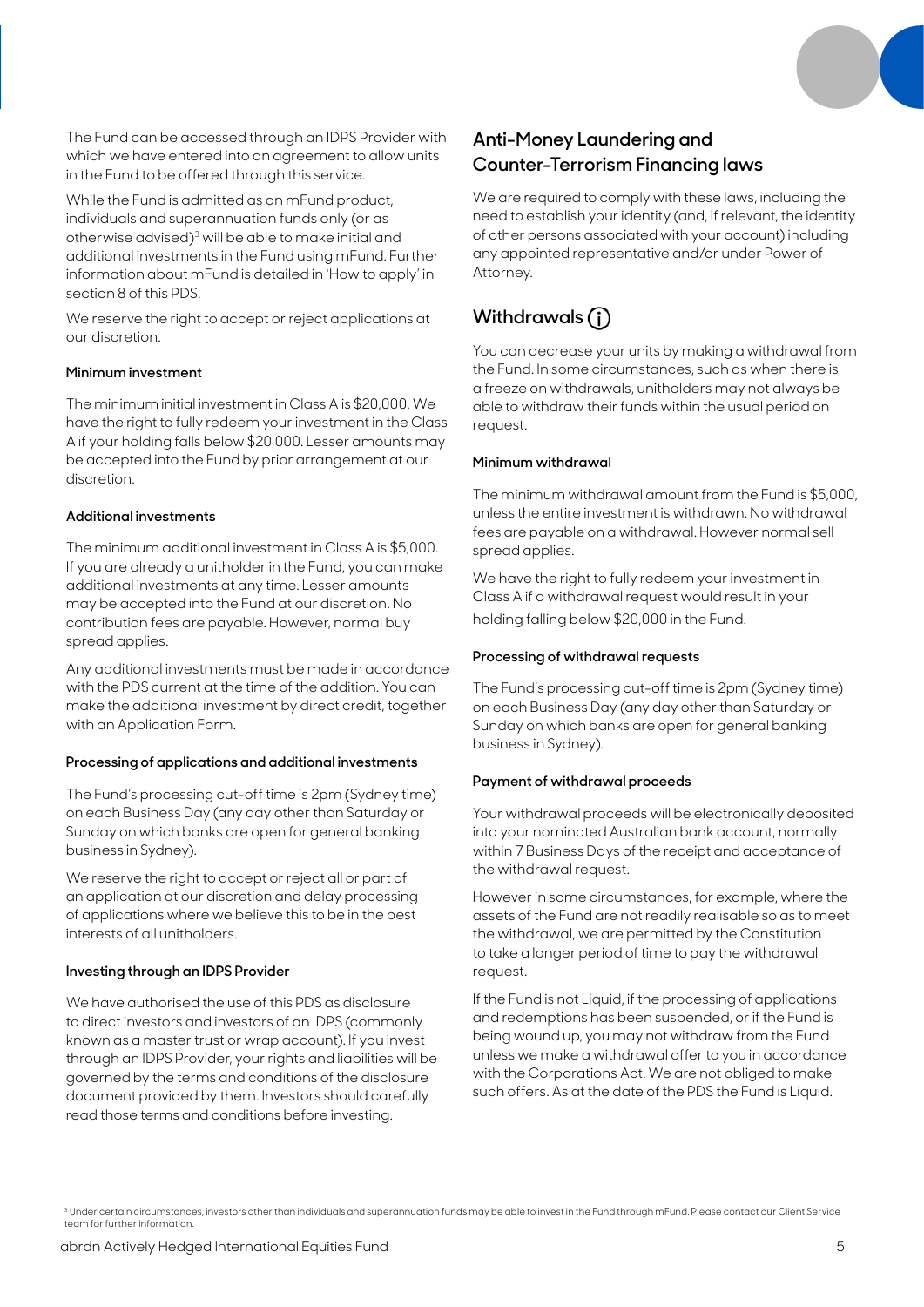### **Withdrawing through an IDPS Provider**

If you gain exposure to the Fund through an IDPS Provider, to withdraw, you will need to complete the documents which the IDPS Provider requires.

### **Withdrawing through mFund**

While the Fund is admitted as an mFund product, individuals and superannuation funds invested through mFund will be able to make a withdrawal request from the Fund using mFund.

# **Distributions**

### **Frequency of distributions**

The Fund generally pays distributions annually.

Distribution amounts will vary from year to year and there may be times when there is no distribution paid.

### **How distributions are calculated**

Distributions are generally calculated based on the Fund's net income at the end of the distribution period divided by the number of units on issue. We generally distribute all taxable income to unitholders each year, including the net capital gains of the Fund. Net realised capital gains are typically distributed in the final distribution of the financial year.

Distribution payments are normally made within 30 days of the end of the relevant distribution period. If you do not make a choice on the Application Form, your distributions will be reinvested.

# G)

**You should read the important information about 'How the Fund works' in section 1 of the Additional Information Booklet before making a decision to invest in the Fund. Go to: https://www.abrdn.com/au/howtoinvest. This information may change between the time you read this PDS and the day you sign the Application Form.**

### 3. Benefits of investing in the abrdn Actively Hedged International Equities Fund

**Significant features**

The Fund is a high conviction actively managed Australian equity portfolio managed using a bottom-up approach with little reference to a benchmark.

Utilising abrdn's proven equity investment philosophy and approach, that is replicated and consistent across

all equity investment desks, we seek to identify quality companies trading at reasonable valuations through our own first hand research.

Refer to 'How we invest your money' in section 5 of this PDS for more information on the Fund's investments.

### **Significant benefits**

Investing in the Fund offers a number of benefits, including:

- Access to investment opportunities and diversification that individual investors usually cannot achieve on their own.
- Investment professionals who are part of a globally integrated network with global research capabilities delivering their best investment ideas and capabilities to clients around the world.
- Participation in any in come distributions from the Fund.

# **4. Risks of managed investment schemes**

All investments carry risk. The likely investment return and the risk of losing money is different for each managed scheme, as different strategies carry different levels of risk based on the underlying mix of assets. Generally, the higher the level of risk you are prepared to accept, the higher potential returns or losses. Assets with the highest long-term returns may also carry the highest level of short-term risk, particularly if you do not hold your investment for the minimum suggested time frame. Growth assets, such as shares and property, are generally considered the most volatile assets, as they are likely to experience greater fluctuations in value than defensive assets, such as fixed income and cash.

The significant risks for the Fund are as follows:

- Market risk investment returns are influenced by the performance of the market as a whole. Changes in economic, technological, environmental or political conditions, and even market sentiment can (and do) arise. These changes can lead to changes in prices and overall market volatility. This means that the assets in the Fund can fluctuate in value.
- Security and investment-specific risk within each asset class, individual securities can be affected by risks that are specific to that investment or that security. For example, the value of a company's shares can be influenced by changes in company management, its business environment or profitability. These risks can also impact on the company's ability to repay its debt.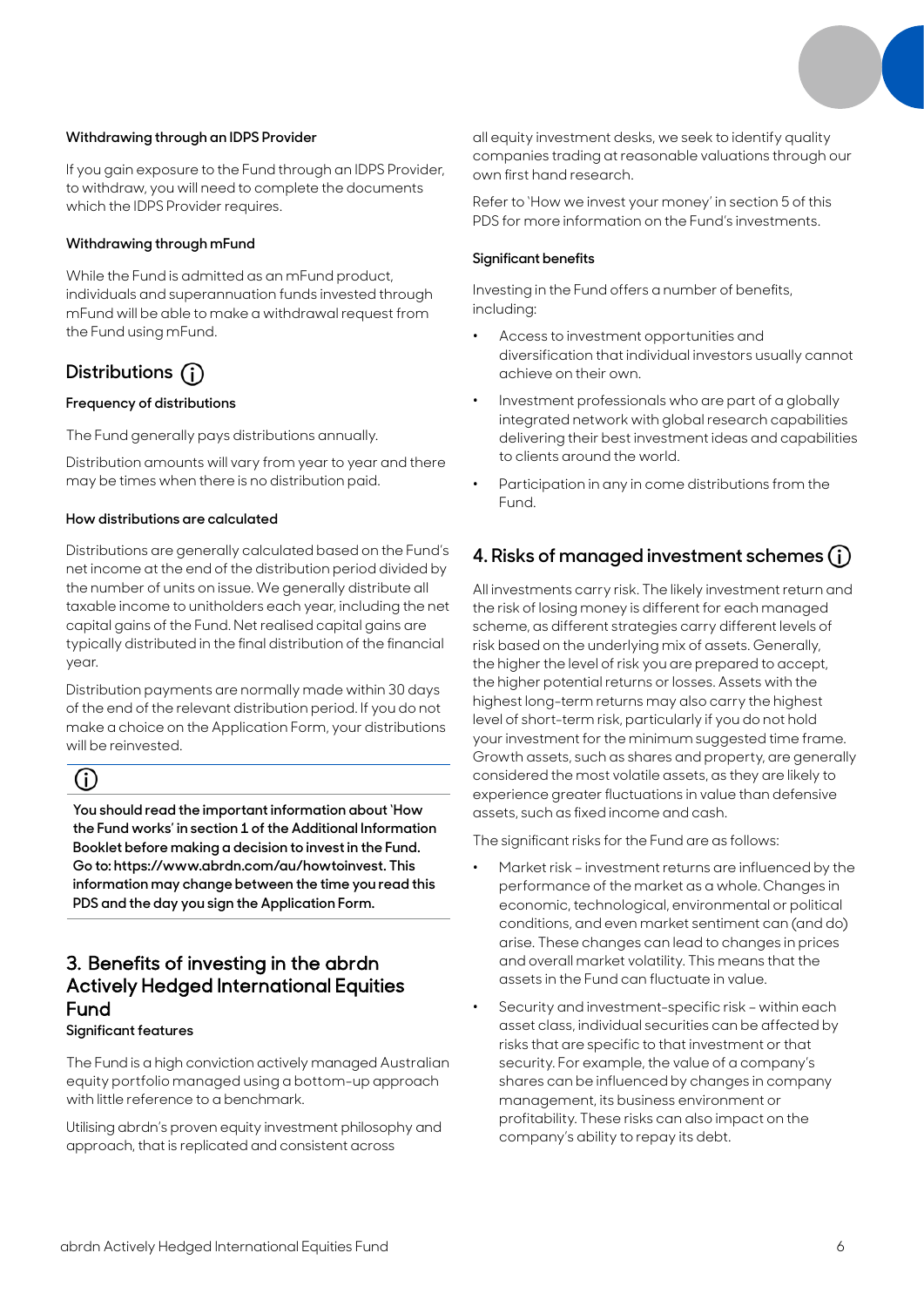- Performance risk the Fund may fail to perform as expected in which case the Fund's investment objective may not be achieved.
- Structural and fund risk investing in a managed fund is not like investing directly in securities, and can result in a different outcome, including in relation to income and capital gains. As responsible entity of the Fund, we take into consideration the Fund as a whole, and all unitholders. The Constitution of the Fund, subject to the Corporations Act, allows us to terminate the Fund in certain circumstances.
- Liquidity risk refers to the difficulty in selling an asset for cash quickly without an adverse impact on the price received. Under abnormal or difficult market conditions some normally liquid assets may become illiquid, restricting our ability to sell them and to make withdrawal payments for investors without a potentially significant delay. In circumstances where the Fund's portfolio ceases to be 'Liquid' for Corporations Act purposes, there may be significant delays, or a freeze on withdrawal requests.
- Interest rate risk changes to interest rates can directly and indirectly impact investment value and returns.
- International investing risk investing internationally carries additional risks due to differences between countries relating to accounting, auditing, financial reporting, government regulation, securities exchanges and transactional procedures. Foreign markets may also have different levels of liquidity, pricing availability, settlement and clearance procedures. The actions of foreign governments, exchange controls, defaults on government securities, political and social instability can also affect investments.
- Currency risk changes in the value of the Australian dollar relative to other currencies can cause changes to the value of the Fund's overseas investments. Currency hedging involves buying and selling currencies or currency derivatives to mitigate the impact of currency movements on the value of the Fund's foreign investments. The profit/loss on hedging is planned to offset the loss/profit of investment value caused by currency movements. The Fund is managed on a partially hedged basis so it is partially exposed to currency movements.
- Derivative risk the use of derivatives may magnify any losses incurred. The Fund uses derivatives in accordance with abrdn's Derivative Management Policy (DMP) which is reviewed annually. The DMP sets out the derivatives policies we have in place including in relation to the types of derivatives used, the criteria for approving and engaging derivative

counterparties, the use of derivatives, the controls on their use, collateral requirements for non exchange trade derivatives and the processes for assessing compliance with those controls. A copy of the DMP is available on request.

Risk can be managed but it cannot be completely eliminated. It is important to understand the following:

- The value of your investment will go up and down.
- Past performance is not an indicator of future performance.
- The level of returns will vary and future returns may differ from past returns.
- Returns are not guaranteed and there is always the chance you may lose money on any investment you make in the Fund.
- Laws affecting your investment in a managed scheme may change in the future.
- The level of risk for you will vary depending on a range of factors, including your age, investment time frame, where other parts of your wealth are invested, and your risk tolerance.

# 

**You should read the important information about 'Risks of managed investment schemes' in section 2 of the Additional Information Booklet before making a decision to invest in the Fund. Go to: https://www.abrdn.com/ au/howtoinvest. This information may change between the time you read this PDS and the day you sign the Application Form.**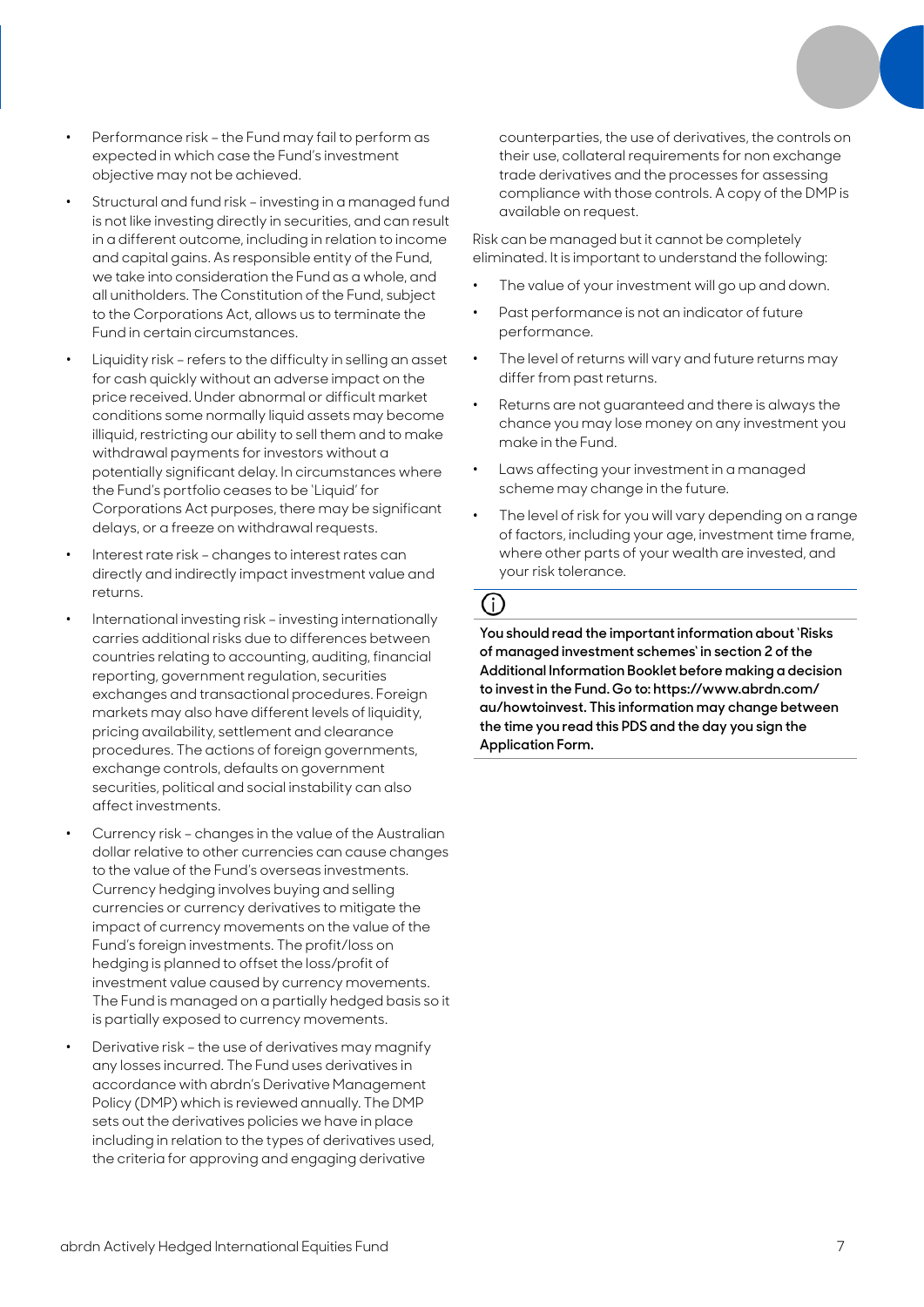

### **5. How we invest your money**

You should consider the likely investment return, risk and your investment time frame when choosing to invest in the Fund.

| abrdn Actively Hedged International Equities Fund                    |                                                                                                                                                                                                                                                                                                                                                          |  |  |  |  |
|----------------------------------------------------------------------|----------------------------------------------------------------------------------------------------------------------------------------------------------------------------------------------------------------------------------------------------------------------------------------------------------------------------------------------------------|--|--|--|--|
| Fund description                                                     | The Fund invests primarily in a concentrated portfolio of around 40-60 listed international<br>securities (other than those listed on the Australian Stock Exchange) with the potential for capital<br>growth and increased earning potential.                                                                                                           |  |  |  |  |
| Investment objective                                                 | To provide investors with high capital growth over the medium to long term by seeking exposure<br>to companies listed on securities exchanges around the world.                                                                                                                                                                                          |  |  |  |  |
| Fund strategy                                                        | The abrdn's group's global equities team, located in Edinburgh, Scotland, draws on the research<br>capabilities of our regional investment teams located worldwide.                                                                                                                                                                                      |  |  |  |  |
|                                                                      | Through their own proprietary research each regional team creates a concentrated regional<br>model portfolio of best ideas. This is based on a rigorous appraisal of each company's<br>fundamentals and relative valuation. The aggregate of the regional models forms the global buy<br>list.                                                           |  |  |  |  |
|                                                                      | The global buy list is then used by the global equity team to undertake further comparative<br>analysis and construct a final concentrated portfolio of truly diversified businesses.                                                                                                                                                                    |  |  |  |  |
|                                                                      | We see risk in terms of investing in a poor quality company, or overpaying for a good one, and do<br>not view risk in benchmark relative terms. Therefore benchmarks are downplayed in portfolio<br>construction since they provide little indication of future performance. No investment is made in a<br>company without first meeting its management. |  |  |  |  |
|                                                                      | The normal characteristics of the Fund include:                                                                                                                                                                                                                                                                                                          |  |  |  |  |
|                                                                      | Low turnover due to our 'buy and hold' approach                                                                                                                                                                                                                                                                                                          |  |  |  |  |
|                                                                      | Significant divergence from the benchmark.                                                                                                                                                                                                                                                                                                               |  |  |  |  |
|                                                                      | Low cash allocation (as the aim is to be fully invested in securities).                                                                                                                                                                                                                                                                                  |  |  |  |  |
| Hedging strategy                                                     | Currency hedging of the Fund's assets may vary between 0-50% hedged to the Australian<br>dollar. The active currency overlay aims to mitigate the impact of the rising AUD and<br>reduce the risk of the Australian Dollar appreciating, impacting returns. The Fund's<br>benchmark is unhedged.                                                         |  |  |  |  |
| Benchmark                                                            | MSCI All Countries World Accumulation Index (ex Australia) unhedged                                                                                                                                                                                                                                                                                      |  |  |  |  |
| Minimum suggested<br>time frame                                      | Long term - 5 years plus                                                                                                                                                                                                                                                                                                                                 |  |  |  |  |
| Mix of asset classes <sup>4</sup>                                    | 90-100% International equity securities                                                                                                                                                                                                                                                                                                                  |  |  |  |  |
|                                                                      | 0-10% Cash                                                                                                                                                                                                                                                                                                                                               |  |  |  |  |
|                                                                      | The Fund is generally fully invested in international equity securities.                                                                                                                                                                                                                                                                                 |  |  |  |  |
| Derivatives                                                          | Yes                                                                                                                                                                                                                                                                                                                                                      |  |  |  |  |
| Risk Level <sup>5</sup>                                              | 7 - Very high. The Risk Level may change. Please visit our website at www.abrdn.com/au for the<br>latest Risk Level for the Fund.                                                                                                                                                                                                                        |  |  |  |  |
| Type of investors for whom<br>the Fund is intended to be<br>suitable | Mainly direct and indirect investors seeking long term capital growth with some income through<br>investment in emerging market equity securities. You should consult a licensed financial adviser to<br>obtain financial advice that is tailored to suit your personal circumstances.                                                                   |  |  |  |  |
| Fund inception                                                       | February 1993                                                                                                                                                                                                                                                                                                                                            |  |  |  |  |
| Fund performance                                                     | For the latest available information on the performance of the Fund, including the performance<br>history, please visit our website at www.abrdn.com/au (past performance is no indication of future<br>performance, so your decision to invest in the Fund should not be based on past performance).                                                    |  |  |  |  |

<sup>4</sup> These are indicative asset allocation ranges for the Fund. If market movements, investments into or withdrawals from the Fund, or changes in the nature of an investment, or a

change in the fund investment strategy, cause the Fund to move outside these indicative ranges, or a limit set out in this PDS, this will be addressed by us as soon as reasonably<br>practicable.<br>\* The Risk Level represents th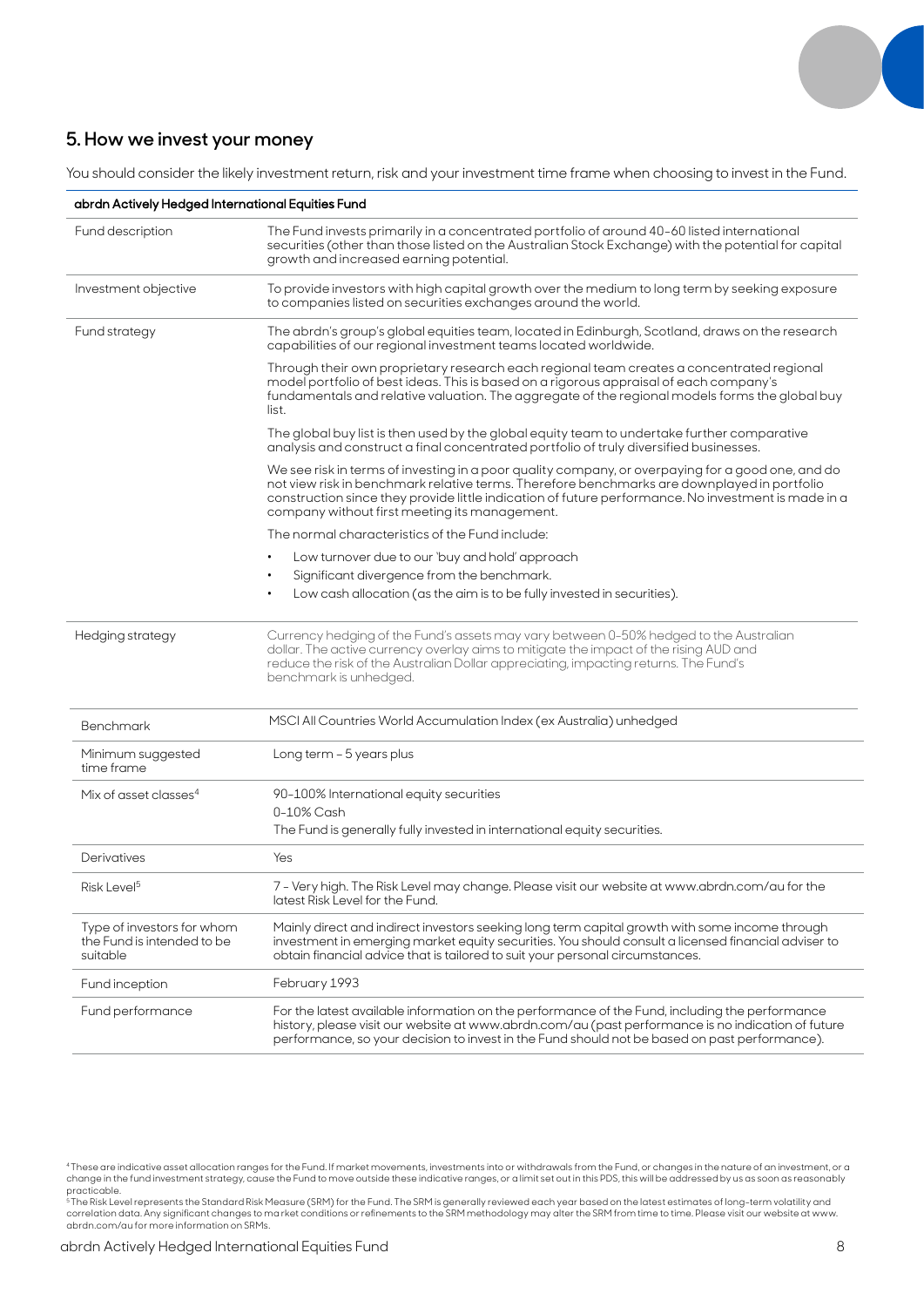| Distributions frequency                                                 | Annually (30 June). For up-to-date information on the distribution history of the Fund, please visit our<br>website at www.abrdn.com/au.                                                                                                                                                                                                                                                                                                                                                                                                                         |
|-------------------------------------------------------------------------|------------------------------------------------------------------------------------------------------------------------------------------------------------------------------------------------------------------------------------------------------------------------------------------------------------------------------------------------------------------------------------------------------------------------------------------------------------------------------------------------------------------------------------------------------------------|
| Labour standards.<br>environmental, social or<br>ethical considerations | Underlying abrdn's quality assessment is the belief that companies with a best practice approach to<br>governance can provide a more sustainable and higher quality investment opportunity. Company<br>reviews include factors which may be impacted by labour standards, social, environmental and<br>ethical issues. However we do not use specific methodology or have predetermined views about the<br>extent to which such issues will be taken into account in a review.                                                                                   |
| Changes to fund details and<br>investments                              | We have the right to make changes to the Fund at any time, and in some cases without prior notice.<br>This could include closing or terminating the Fund, amending its investment parameters, including<br>the investment objective and strategy, or changing the asset class allocation ranges and currency<br>strategy (if applicable). We will inform you about any material change to the Fund's details in your<br>next regular communication or as otherwise required by law. Details of any change will be available<br>on our website, www.abrdn.com/au. |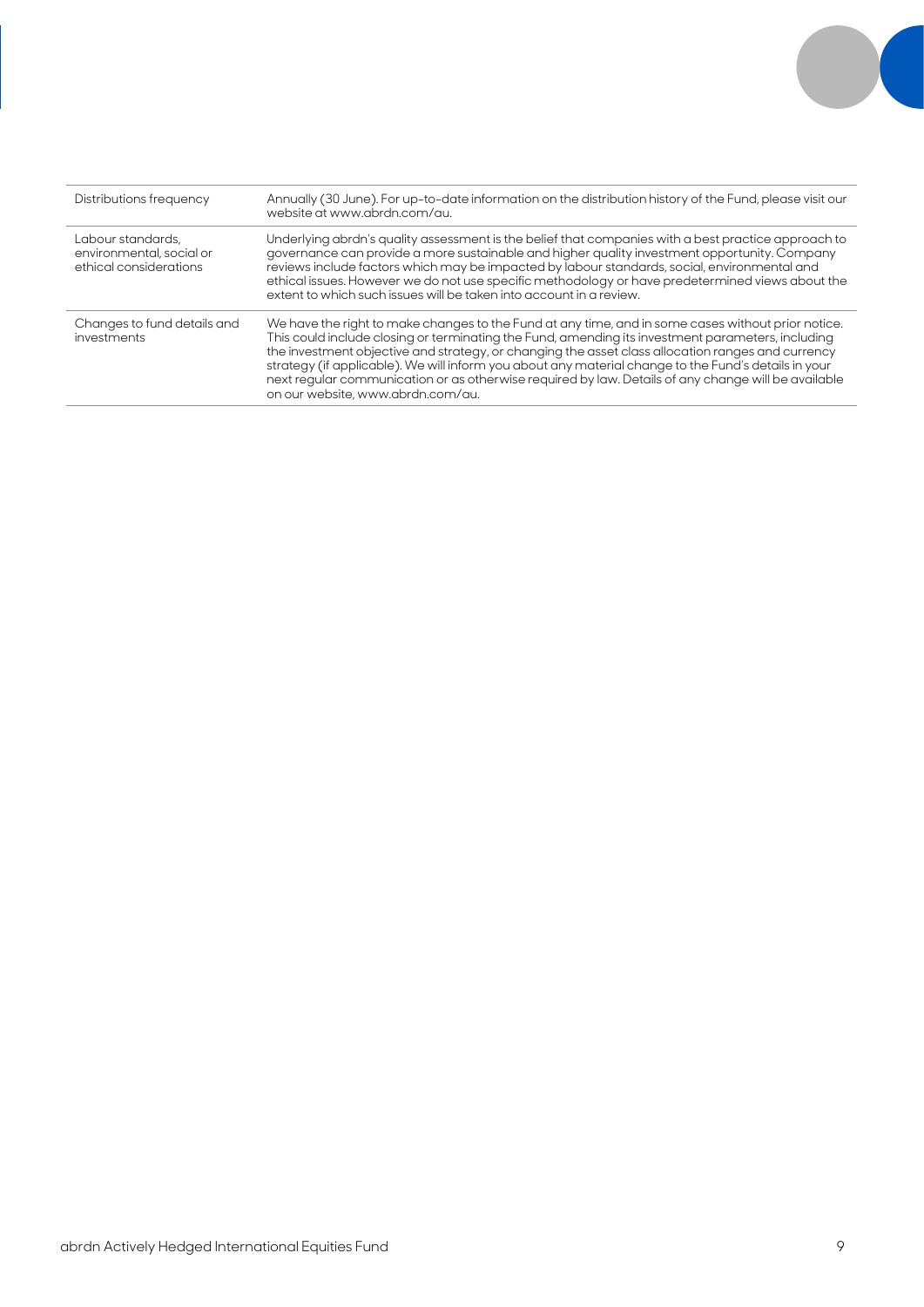### **6. Fees and costs**

### **Did you know?**

**Small differences in both investment performance and fees and costs can have a substantial impact on your long term returns. For example, total annual fees and costs of 2% of your investment balance rather than 1% could reduce your final return by up to 20% over a 30 year period (for example, reduce it from \$100,000 to \$80,000).**

**You should consider whether features such as superior investment performance or the provision of better member services justify higher fees and costs. You may be able to negotiate to pay lower contribution fees and management costs where applicable. Ask the fund or your financial adviser.**

### **To find out more**

If you would like to find out more, or see the impact of fees based on your own circumstances, the **Australian Securities and Investments Commission (ASIC)** website **(www.moneysmart.gov.au)** has a managed investment fee calculator to help you check out different fee options.

This document shows fees and other costs that you may be charged. These fees and costs may be deducted from your money, from the returns on your investment or from the assets of the Fund as a whole.

Taxes are set out in the 'How managed investment schemes are taxed in Australia' section on page 7 of this PDS.

You should read all the information about fees and costs because it is important to understand their impact on your investment.

Unless otherwise stated, all fees and costs quoted in this PDS are gross of income tax, inclusive of GST (and any applicable stamp duty) and net of an estimate of any applicable Reduced Input Tax Credits (RITCs). All dollar amounts quoted are in Australian dollars.

| Type of fee or cost                                                                | Amount                                         | How and when paid                                                                                                                                                                                                                                                      |  |  |  |
|------------------------------------------------------------------------------------|------------------------------------------------|------------------------------------------------------------------------------------------------------------------------------------------------------------------------------------------------------------------------------------------------------------------------|--|--|--|
| Fees when your money moves in or out of the Fund <sup>6</sup>                      |                                                |                                                                                                                                                                                                                                                                        |  |  |  |
| Establishment fee<br>The fee to open your investment.                              | Nil                                            |                                                                                                                                                                                                                                                                        |  |  |  |
| Contribution fee<br>The fee on each amount contributed<br>to your investment.      | Nil                                            |                                                                                                                                                                                                                                                                        |  |  |  |
| Withdrawal fee<br>The fee on each amount you take out<br>of your investment.       | Nil                                            |                                                                                                                                                                                                                                                                        |  |  |  |
| Fxit fee<br>The fee to close your investment.                                      | Nil                                            |                                                                                                                                                                                                                                                                        |  |  |  |
| Management costs <sup>7,8</sup><br>The fees and costs for managing your investment |                                                |                                                                                                                                                                                                                                                                        |  |  |  |
| Management fee <sup>9</sup>                                                        | 0.98% p.a of the net asset value of the Fund.  | This fee is paid to abrdn for managing the Fund.<br>It is accrued daily in the unit price and calculated<br>and paid monthly in arrears from the Fund prior<br>to calculation and payment of distributions.                                                            |  |  |  |
| Indirect costs <sup>10</sup>                                                       | 0.00% p.a. of the net asset value of the Fund. | This is an estimate of the indirect costs that<br>reduce the return on, or the value of your<br>investment, and are not charged to you directly<br>as a fee. Indirect costs are factored into the asset<br>value of the Fund and reflected in the daily unit<br>price. |  |  |  |
| Service fees <sup>11</sup>                                                         |                                                |                                                                                                                                                                                                                                                                        |  |  |  |
| Switching fee                                                                      | Nil                                            |                                                                                                                                                                                                                                                                        |  |  |  |

The fee for changing investment options.

°Buy/sell spreads may be incurred. Please see Additional explanation of fees and costs' on page 7 of this PDS for more details.<br>? Management costs are paid from the assets of the Fund and are reflected in the Fund's unit p

8 No additional management fees are incurred when the Fund is directly invested in other investment vehicles managed by us and other abrdn group companies or where the Investment Manager is apointed.

9 The management fee may be individually negotiated (see Differential Fees in this section).

10 The indirect costs quoted in this PDS are an estimate of the indirect costs incurred by the Fund for the previous financial year ended 30 June. The indirect costs are calculated based on actual information and estimates (if applicable) available at the issue date of this PDS. The actual amount charged in the current and subsequent financial years will<br>depend on the actual indirect costs incurred b

Please see `Additional explanation of fees and costs' on page 7 of this PDS for more details.<br><sup>11</sup> Other service fees may be payable. Please see `Additional explanation of fees and costs' on page 7 of this PDS for more det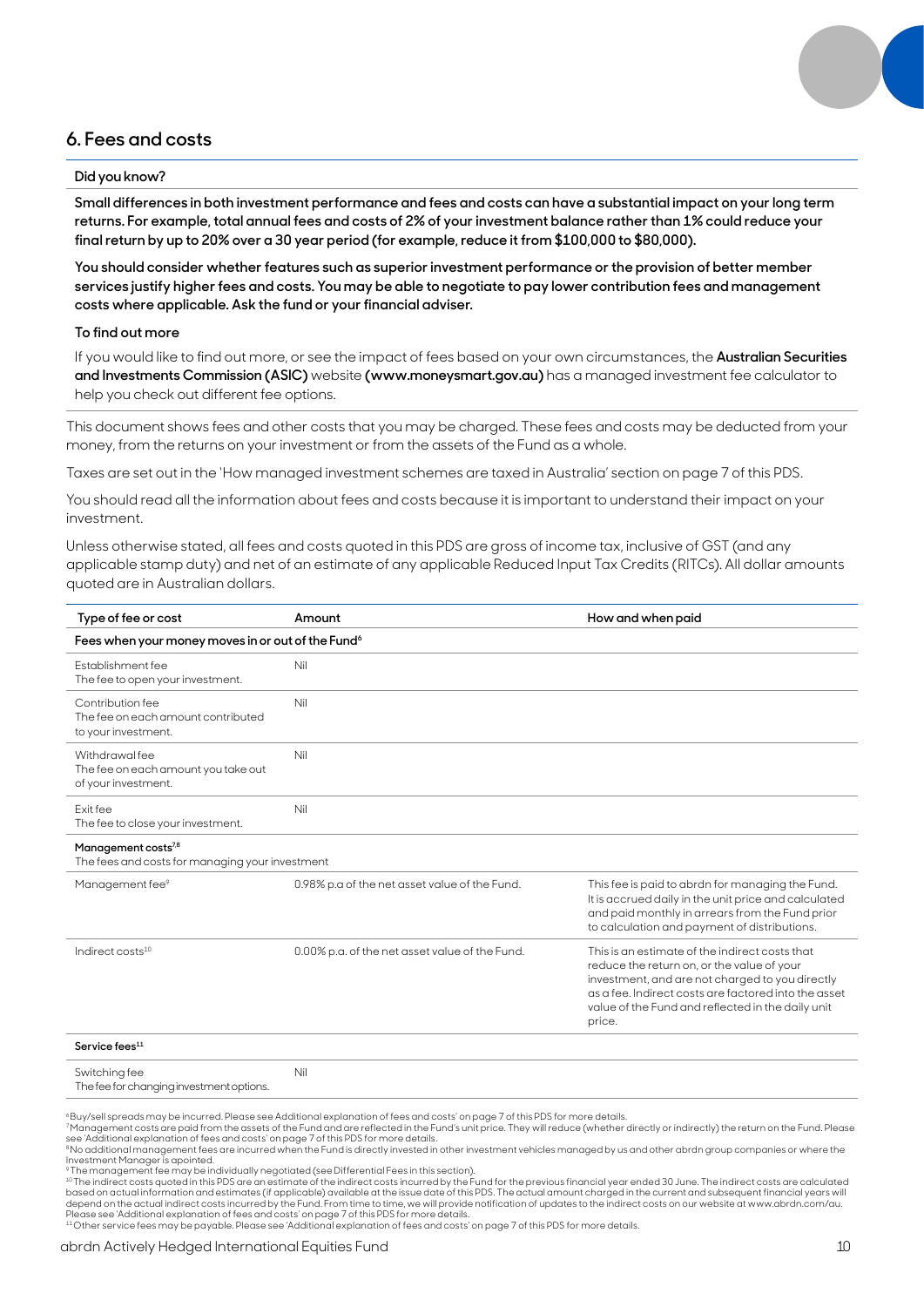

### **Example of annual fees and costs for the Fund**

This table gives an example of how the fees and costs for the Fund can affect your investment over a one-year period. You should use this table to compare this product with other managed investment products.

| <b>EXAMPLE abrdn Actively</b><br><b>Hedged International</b><br><b>Equities Fund</b> | Balance of \$50,000 <sup>12</sup> with a contribution of \$5,000 during the year. |                                                                                                                                                                                                                                                               |  |
|--------------------------------------------------------------------------------------|-----------------------------------------------------------------------------------|---------------------------------------------------------------------------------------------------------------------------------------------------------------------------------------------------------------------------------------------------------------|--|
| Contribution Fees                                                                    | Nil                                                                               | For every additional \$5,000 you put in, you will be charged \$0.                                                                                                                                                                                             |  |
| PLUS Management costs<br>comprising:<br>· Management fee<br>· Indirect costs         | $0.98\%$ p.a<br>$0.98\%$ p.a.<br>$0\%$ p.a                                        | And for every \$50,000 you have in the Fund, you will be charged \$490<br>each year.                                                                                                                                                                          |  |
| EQUALS Cost of the abrdn<br>Actively Hedged<br>International Equities Fund           |                                                                                   | If you had an investment of \$50,000 at the beginning of the year and you<br>put in an additional \$5,000 during that year, you would be charged costs<br>of from: \$490 to \$539 <sup>13</sup> . What it costs you will depend on the fees you<br>negotiate. |  |

### **Additional explanation of fees and costs**

### **Management costs**

Management costs comprise the management fee and indirect costs that you incur by investing in the Fund.

### **Management fee**

The management fee is paid to us from the assets of the Fund and is reflected in the Fund's unit price. The routine costs of running the Fund, including custodian, registry, and administration costs (excluding transactional and operational costs as detailed below) are paid by us from the management fee. However, we reserve the right to be additionally reimbursed from the Fund for any items and expenses of an extraordinary nature.

### **Changing the fees**

We may increase our fees or introduce new fees without unitholder consent. We will provide investors with at least 30 days' advance notice of any increase to our fees. Reasons for increasing fees might include changing economic conditions or changes in regulations or to the Fund's Constitution.

We also reserve the right to waive or reduce any of the fees described in this PDS without prior notice.

#### **Indirect costs**

In investing the assets of the Fund in accordance with its investment objective and strategy, the Fund can incur indirect costs. Indirect costs include any amount not already disclosed as a fee or cost, that reduces (directly or indirectly) the performance return of the Fund. Indirect costs are reflected in the Fund's daily unit price, and can

include any underlying (indirect) management costs and performance related fees, and other indirect costs (including the cost of certain types of derivatives used for trading activity other than hedging, if applicable).

Indirect costs are not paid to us.

The indirect costs may vary from year to year. From time to time, we will provide notification of updates to the estimated indirect costs on our website at www.abrdn. com/au.

#### **Transactional and operational costs**

In operating the assets of the Fund, the Fund may incur transactional and operational costs when assets are bought and sold, including brokerage, clearing and settlement costs, buy/sell spreads and applicable stamp duty. These costs, which are factored into the asset value of the Fund and reflected in the daily unit price, are recovered in part by the buy/sell spread charged on applications and withdrawals.

The Fund may also incur other transactional and operational costs through the day-to-day trading activity required to execute the Fund's investment strategy (and can include the cost of derivatives used for hedging purposes, if applicable). These costs, which are factored into the asset value of the Fund and reflected in the daily unit price, are an additional implicit cost to unitholders in the Fund. These costs are not recovered through the buy/ sell spread.

Transactional and operational costs are not paid to us.

The estimated net transactional and operational costs (that are not recovered through the buy/sell spread) are detailed in the Additional Information Booklet. These costs may vary from year to year.

<sup>12</sup> This amount is prescribed by legislation. The example above assumes that the \$50,000 is invested for the entire year, the value of the investment is constant over the year, and that the additional \$5,000 is invested at the end of the year. Please note that the minimum initial investment for the Fund is \$20,000 and the minimum additional investment is<br>\$5,000.  $\frac{1}{13}$ Additional fees and costs may apply. This example does not take into the account the buy/sell spread or reimbursements from the Fund for any items and expenses of an

extraordinary nature.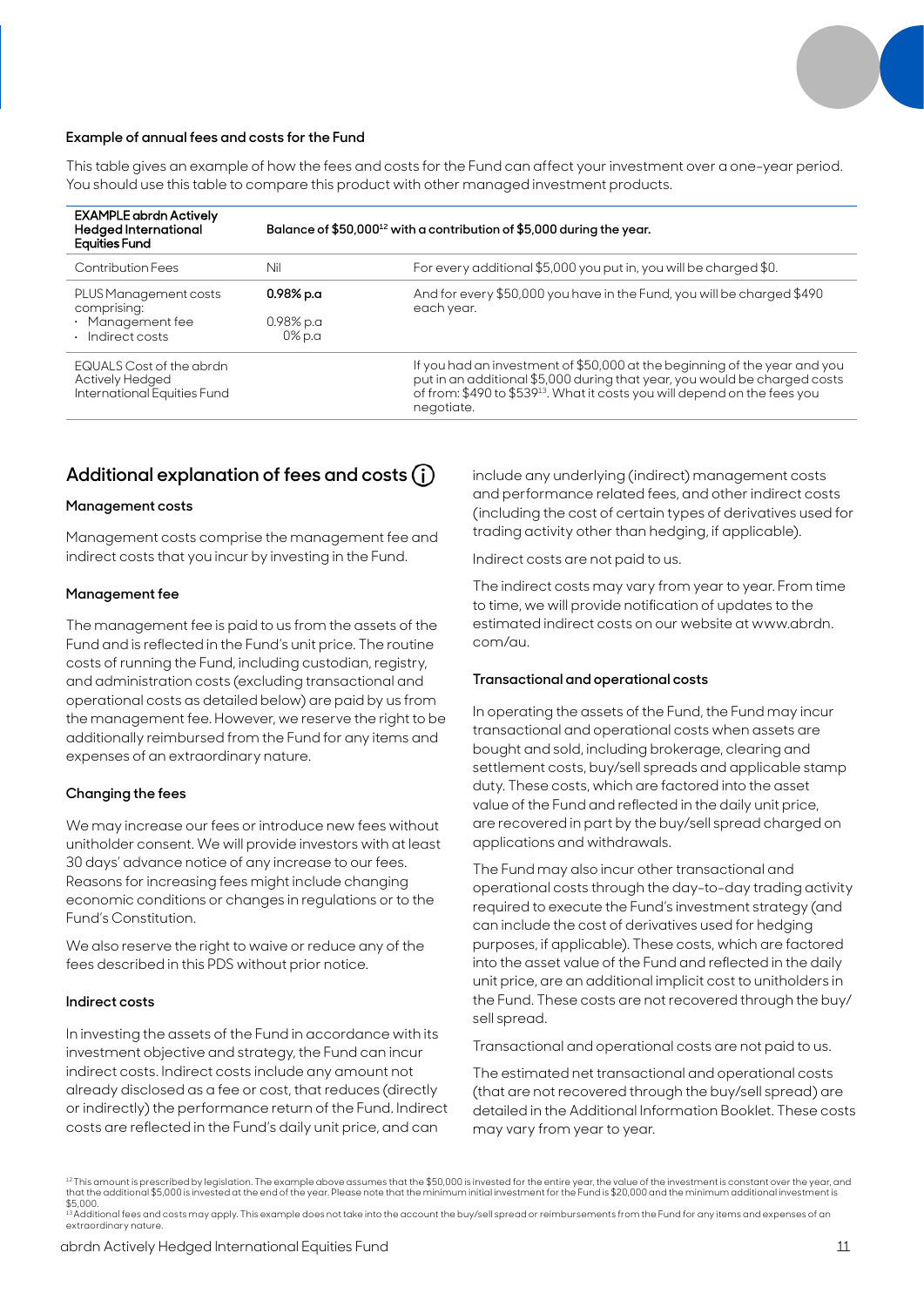superannuation funds are generally not included.

### **Buy/sell spread**

Buy/sell spreads are an amount representing the estimated costs arising from applications and withdrawals made by investors moving into and out of the Fund.

The buy/sell spreads for the Fund current at the issue date of the Additional Information Booklet (AIB) are set out in the AIB.

We will provide notification of the current buy/sell spread for the Fund on our website at www.abrdn.com/au.

We may vary or waive the buy/sell spreads without notice when it is appropriate to protect the interests of existing investors and if permitted by law.

### **Service fees**

If you consult a financial adviser or broker, and/or access the Fund via mFund or an IDPS Provider, advice or special request fees may be payable to them by you, or on your behalf under your arrangements with them. You should refer to their Statement of Advice, or speak to them directly regarding these fees.

### **Differential fees**

A rebate of part of the management fee or a lower management fee may be negotiated with investors who are wholesale clients for the purposes of the Corporations Act or with staff of abrdn or its related bodies corporate. Further information can be obtained by contacting us.

# (i)

**You should read the important information about 'Fees and costs' in section 3 of the Additional Information Booklet before making a decision to invest in the Fund. Go to: https://www.abrdn.com/au/howtoinvest. This information may change between the time you read this PDS and the day you sign the Application Form.**

## **7. How managed investment schemes are taxed in Australia**

**It is important to note that investing in the Fund is likely to have tax consequences. We strongly advise that you seek professional tax advice before investing in the Fund.**

Generally, it is our policy to fully attribute the taxable income of the Fund to investors every year. As a result, unitholders will be liable to pay income tax on their attributed share of the taxable income of the Fund and income tax should not generally be payable by the Fund.

Investors should obtain advice from professional tax advisers about their individual circumstances as the tax consequences will vary depending on their individual circumstances. Investors who invest in the Fund through an IDPS Provider should seek separate tax advice.

## $(i)$

**You should read the important information about 'How managed investment schemes are taxed in Australia' in section 4 of the Additional Information Booklet before making a decision to invest in the Fund. Go to: https:// www.abrdn.com/au/howtoinvest. This information may change between the time you read this PDS and the day you sign the Application Form.**

## **8. How to apply**

### **Direct investor**

<sup>1</sup> Professional Investor is as defined in the Corporations Act and generally includes an investor in relation to whom one or more of the following applies: holder of an Australian financial services license (other than for settlement services); trustee of a superannuation fund, a nproved deposit fund, a pooled superannuation trust or a public sector<br>superannuation scheme, within the meaning of the S regulated by APRA; a listed entity, or a related body corporate of a listed entity; an exempt public authority; a body that carries on an investment business and raises funds pursuant to an offer or invitation to the public; a foreign entity that, if established in Australia, would be covered by one of these. Individuals, small businesses and personal

Direct investors making an initial or additional investment in the Fund should read this PDS together with the 'Additional Information Booklet' then complete the relevant sections of the Application Form and sign it. All investors applying for a new abrdn account must also complete an Identification Form (for the purposes of Anti-Money Laundering and Counter-Terrorism Financing laws). Identification Forms can be downloaded from the 'How to Invest' page at www.abrdn.com/au. Initial and additional investment payments can be made by direct credit to our registrar.

Account name: abrdn Applications Trust Account Name of institution: Citibank NA, Australia BSB: 242-000 Account number: 218500269 Swift code: CITIAU2X Reference: Please quote the investor name as per your Application Form

Please note that cash or cheques cannot be accepted.

If investing via direct credit, confirmation that funds have been received is required prior to units being issued.

The completed Application Form and Identification Form (if applicable) can be forwarded to us in accordance with the instruction on the application form.

Alternatively, an initial investment in the Fund can be made online at our website, www.abrdn.com/au/ howtoinvest. Please contact our Client Service team for further information.

The Target Market Determination for the Fund can be found at www.abrdn.com/au and includes a description of who the product is suitable for. At our discretion, a direct investor we determine is outside the target market for the Fund will not be able to invest unless they are a Professional Investor $1$  or investing on the recommendation of their financial adviser.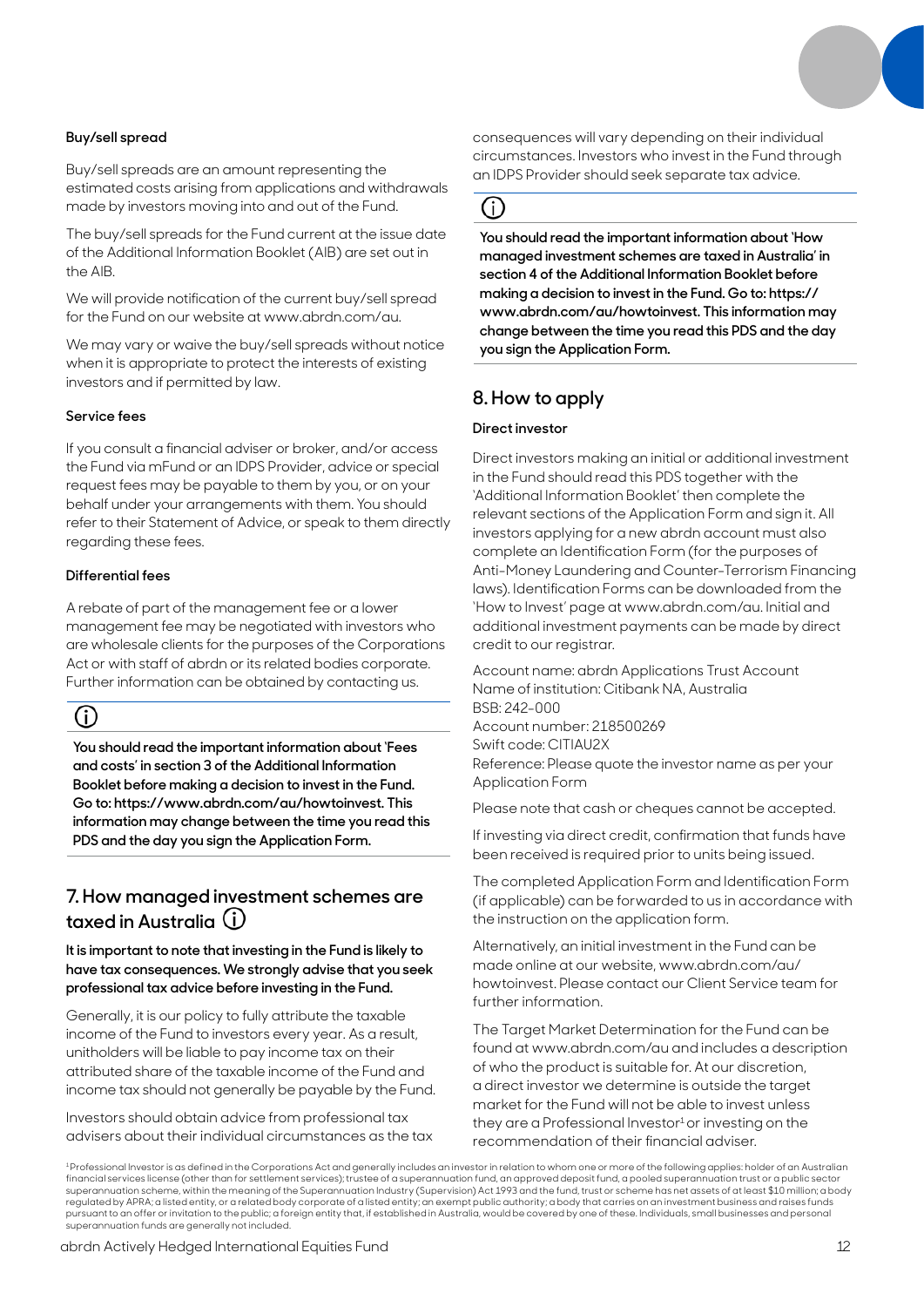

### **Investing through an IDPS Provider**

If you intend to invest in the Fund through an IDPS Provider, you will need to give a direction to the IDPS Provider to invest in the Fund and complete the documents provided by them. Please contact our Client Service team for a current list of IDPS Providers through which the Fund is available.

### **Investing through mFund**

While the Fund is admitted as an mFund product, individuals and superannuation funds only (or as otherwise advised)14 will be able to make an initial and/or additional investment in the Fund through mFund using your ASX broker (or your financial adviser who uses a stockbroking service on your behalf).

### **Cooling-off rights**

If you invest in the Fund as a Retail Client (as defined in section 761G of the Corporations Act), you have 14 days from the earlier of 5 days after we issue units to you or receipt by you of a confirmation statement to have your investment repaid (cooling-off period). The amount repaid will be adjusted to take into account any transaction costs (including buy/sell spreads) and administration costs and increase/decrease in the value of your investment.

Your right to be repaid during this cooling-off period does not apply:

- where your units have been issued due to a reinvestment of your distribution;
- if you are a Wholesale Client;
- if you invested through an IDPS Provider; or
- if you have exercised your rights as a unitholder in the Fund.

To have your investment repaid, please write to us at the address detailed on page 1 of this PDS setting out your account details and stating that you wish to redeem your holding.

### **Complaints resolution**

An internal complaints handling procedure has been established by abrdn. Complaints can be made in writing and forwarded to our Client Service team. Alternatively, you can contact our Client Service team by phone on 1800 636 888 (Australian Investors), 0800 446 439 (New Zealand Investors) or +61 2 9950 2853 (if calling from outside Australia or New Zealand). We will acknowledge any complaint in writing and use reasonable endeavours to deal with or resolve your complaint within 30 days.

abrdn is a member of the Australian Financial Complaints Authority ('AFCA'). If you are not satisfied with our response, you may lodge a complaint with the AFCA:

Online: www.afca.org.au

Email: info@afca.org.au

Phone: 1800 931 678 (free call with Australia)

Mail: Australian Financial Complaints Authority GPO Box 3

Melbourne VIC 3001

If you are investing through an IDPS Provider, the enquiries and complaints should be directed to the operator of the service.

# **9. Other information**

### **Continuous disclosure documents**

The Fund may be subject to certain regular reporting and disclosure obligations. Copies of documents lodged with ASIC in relation to the Fund may be obtained from, or inspected at, any ASIC office.

You may obtain a copy of the following at our website (in accordance with ASIC's good practice guidance for website disclosure) or from us free of charge on request (where relevant):

- the Fund's annual financial report most recently lodged with ASIC;
- any half-yearlyfinancialreportslodgedwithASICbythe Fund after lodgement (where applicable);
- any continuous disclosure notices given by the Fund after that date of lodgement of that annual report;
- and any other material updates.

### **Updated information**

Information in this PDS and the terms of your investment are subject to change from time-to-time. In the case of material changes we will give notice to unitholders in the time-frames provided for in the relevant legislation. Updated information that is not materially adverse can be obtained by:

- Contacting your financial adviser;
- Contacting your IDPS Provider (for indirect investors);
- Visiting our website, www.abrdn.com/au; and/or
- Calling our Client Service team by phone on 1800 636 888 (Australian Investors), 0800 446 439 (New Zealand Investors) or +61 2 9950 2853 (if calling from outside Australia or New Zealand).
- Visiting www.mFund.com.au (mFund investors only).

# G)

**You should read the important information about 'Other information' in section 5 of the Additional Information Booklet before making a decision to invest in the Fund. Go to: https://www.abrdn.com/au/howtoinvest. This information may change between the time you read this PDS and the day you sign the Application Form.**

<sup>14</sup> Under certain circumstances, investors other than individuals and superannuation funds may be able to invest in the Fund through mFund. Please contact our Client Service team for further information.